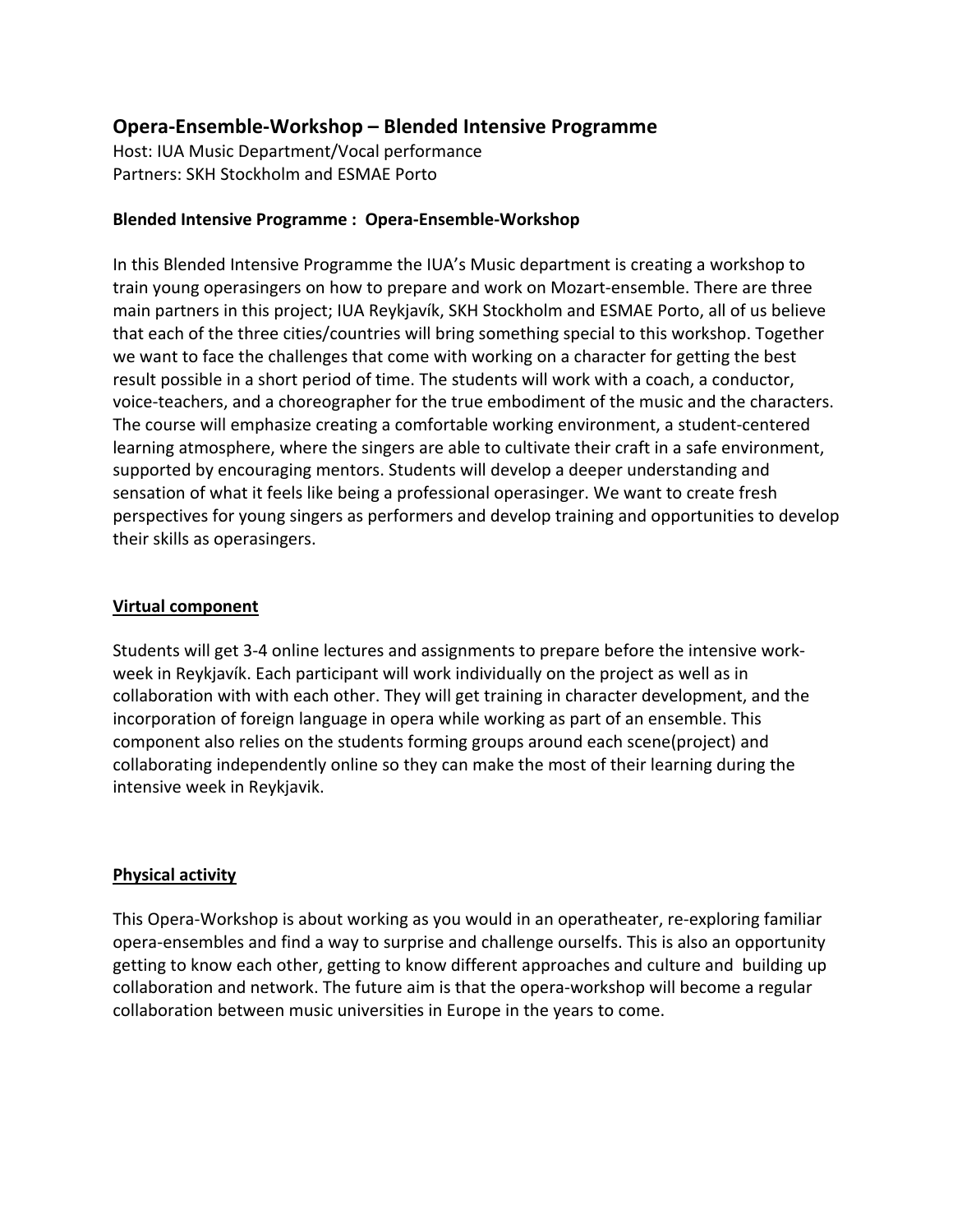# **Overview of the course:**

Period: autumn semester, 26.-30. September 2022

Subject: Big ensembles from Mozart operas\*:

| Don Giovanni-<br>Finale I, no.13    | "Presto, presto, pria<br>ch'ei venga" | Masetto (bass baritone)     |
|-------------------------------------|---------------------------------------|-----------------------------|
|                                     |                                       | Donna Anna (soprano)        |
|                                     |                                       | Donna Elvira (mezzosoprano) |
|                                     |                                       | Don Ottavio (tenor)         |
|                                     |                                       | Don Giovanni (baritone)     |
|                                     |                                       | Zerlina (soprano)           |
|                                     |                                       | Leporello (bass baritone)   |
| Così fan tutte -<br>Finale I, no.18 | "Ah! Che tutta in un<br>momento"      | Fiordiligi (soprano)        |
|                                     |                                       | Dorabella (mezzosoprano)    |
|                                     |                                       | Despina (soprano)           |
|                                     |                                       | Fernando (tenor)            |
|                                     |                                       | Gugliemo (baritone)         |
|                                     |                                       | Don Alfonso (bass baritone) |
| Le nozze di Figaro -                | "Signori, di fuori"                   | Susanna (soprano)           |
| Finale 2.act, no.16                 |                                       | La Contessa (soprano)       |
|                                     |                                       | Marcellina (soprano),       |
|                                     |                                       | Basilio (tenor)             |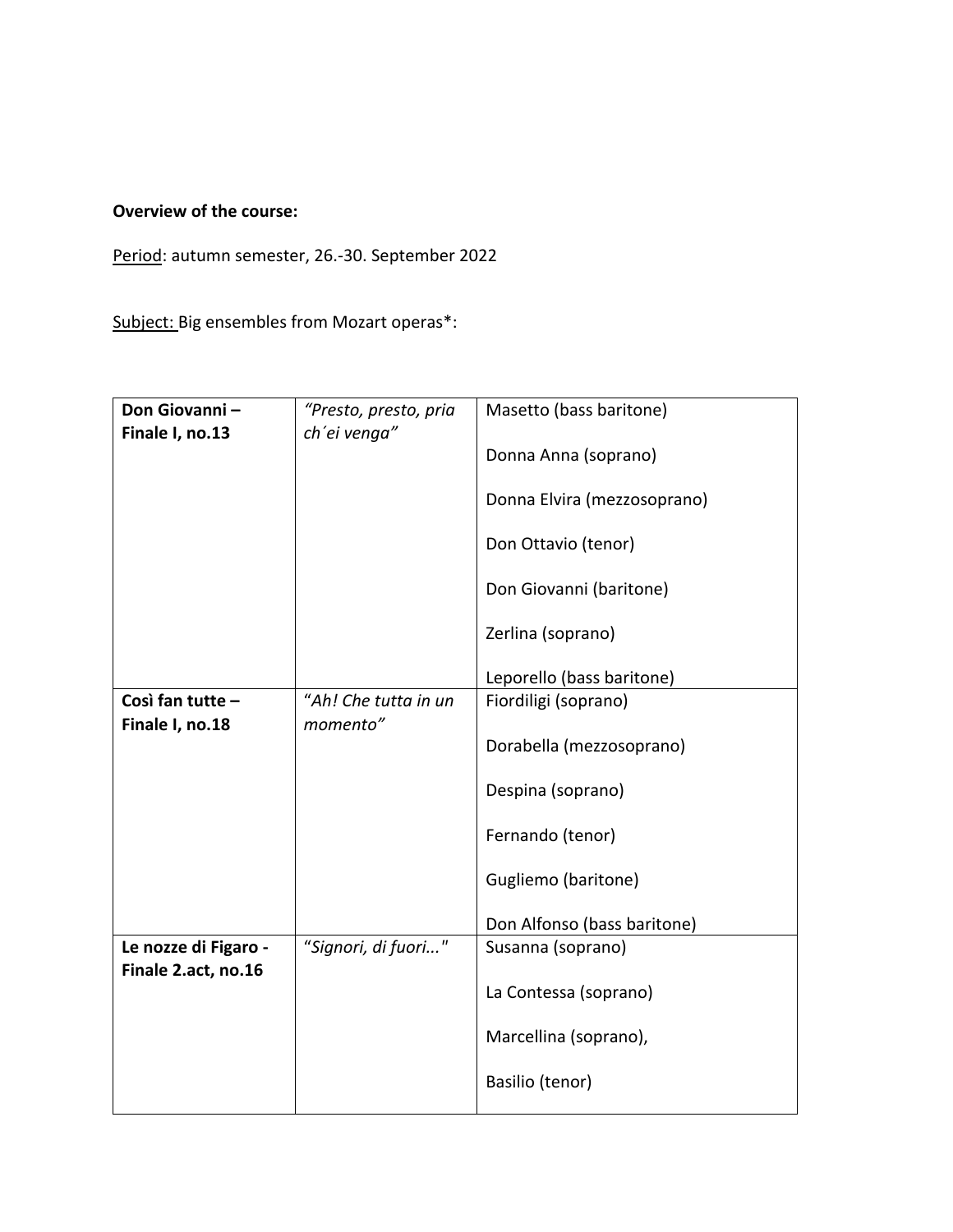|  | Il Conte (baritone) |
|--|---------------------|
|  | Antonio (bass)      |
|  | Bartolo (bass)      |
|  | Figaro (bass)       |

# **Voice / roles:**

- 7 sopranos
- 2 mezzo-sopranos
- 3 tenors
- 3 baritons
- 3 bass baritons

#### 3 bass

- **\****we will have to see, how many singers apply and consider voice-types (find a Mozart-ensemble with more female-voices)*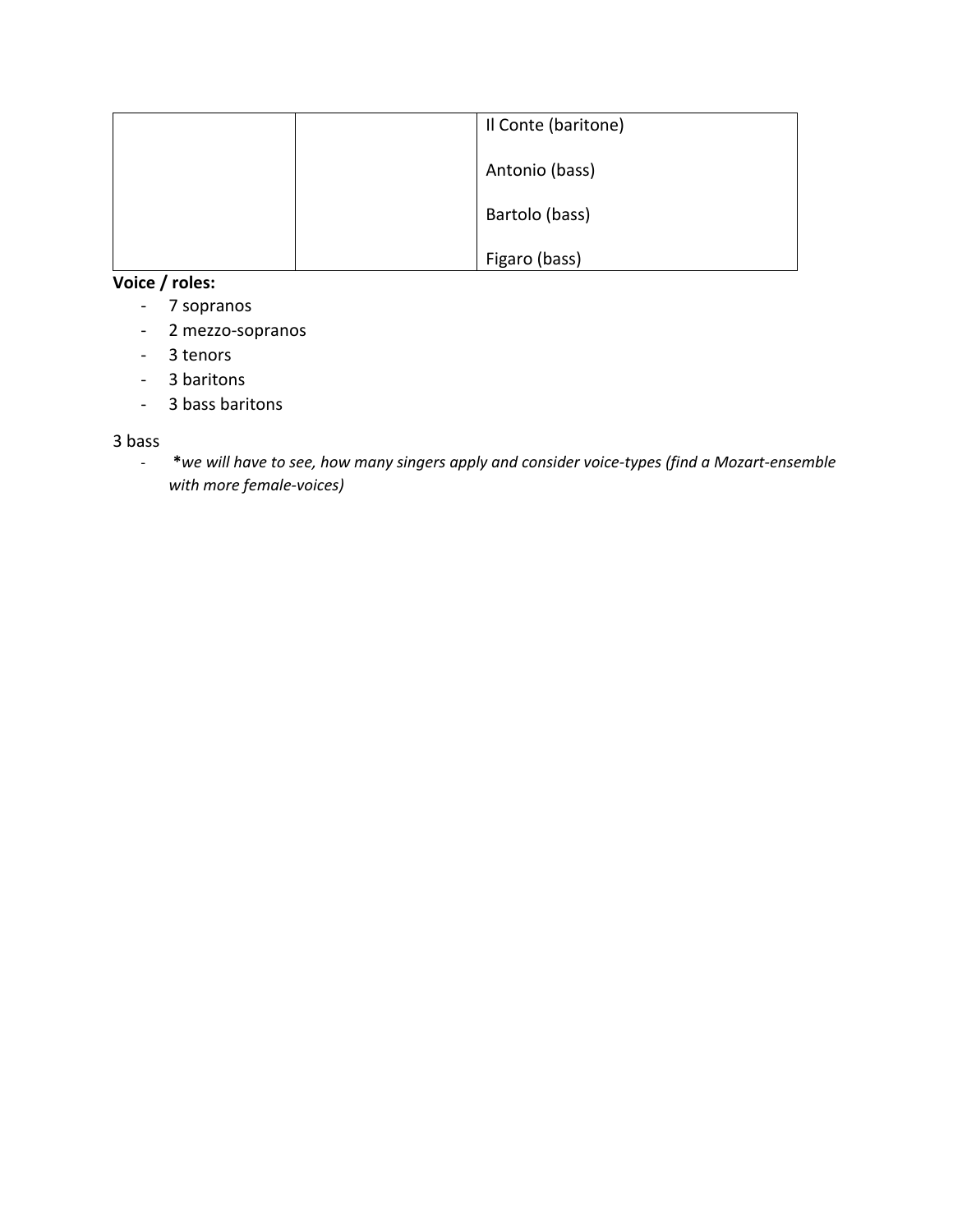Online lectures: 1 x week, a total of 3 sessions

Week #1 – online lectures: *Getting to know the story/caracters. How to prepare?*  Week #2 – online lecture: *Getting to know the style/Mozart. How to sing?* Week #3 – online lecture: *Getting to know the language. How to sing italian?* Week #4 – Intensive Opera-Workshop in Reykjavik

## On-site teaching, preparation in each partner institution

Teaching location: IUA Reykjavík, Skipholt 31, music department, Dynjandi lecture hall

Participants: Students of the IUA singing program as well as at least 15 travelling students from partner schools run by EOA.

#### **The coursework includes:**

- Language /diction work
- Translation, basic music-dramatic structure
- Musical work with coach, conductor, voice-teachers
- Exploring the possibilities for basic dramaturgy in the scenes, with the help of movement and improvisation
- playing with movement and communication between the singers

#### Mentors:

Carolien Drewes (Correpetiteur den Haag) Matthildur Anna Gísladóttir (Correpetiteur Vocal Performance IUA) Ólöf Ingólfsdóttir (Bodywork, movement, Reykjavík) Martin Hellström (Stockholm University for the arts, opera department) Hanna Dóra Sturludóttir (IUA, Head of Vocal Performance) Antonio Salgado (Head of Vocal studies at ESMAE, Porto) N.N. conductor (ESMAE, Porto)

## **Voice / roles:**

- 7 sopranos
- 2 mezzo-sopranos
- 3 tenors
- 3 baritons
- 3 bass baritons
- 3 bass